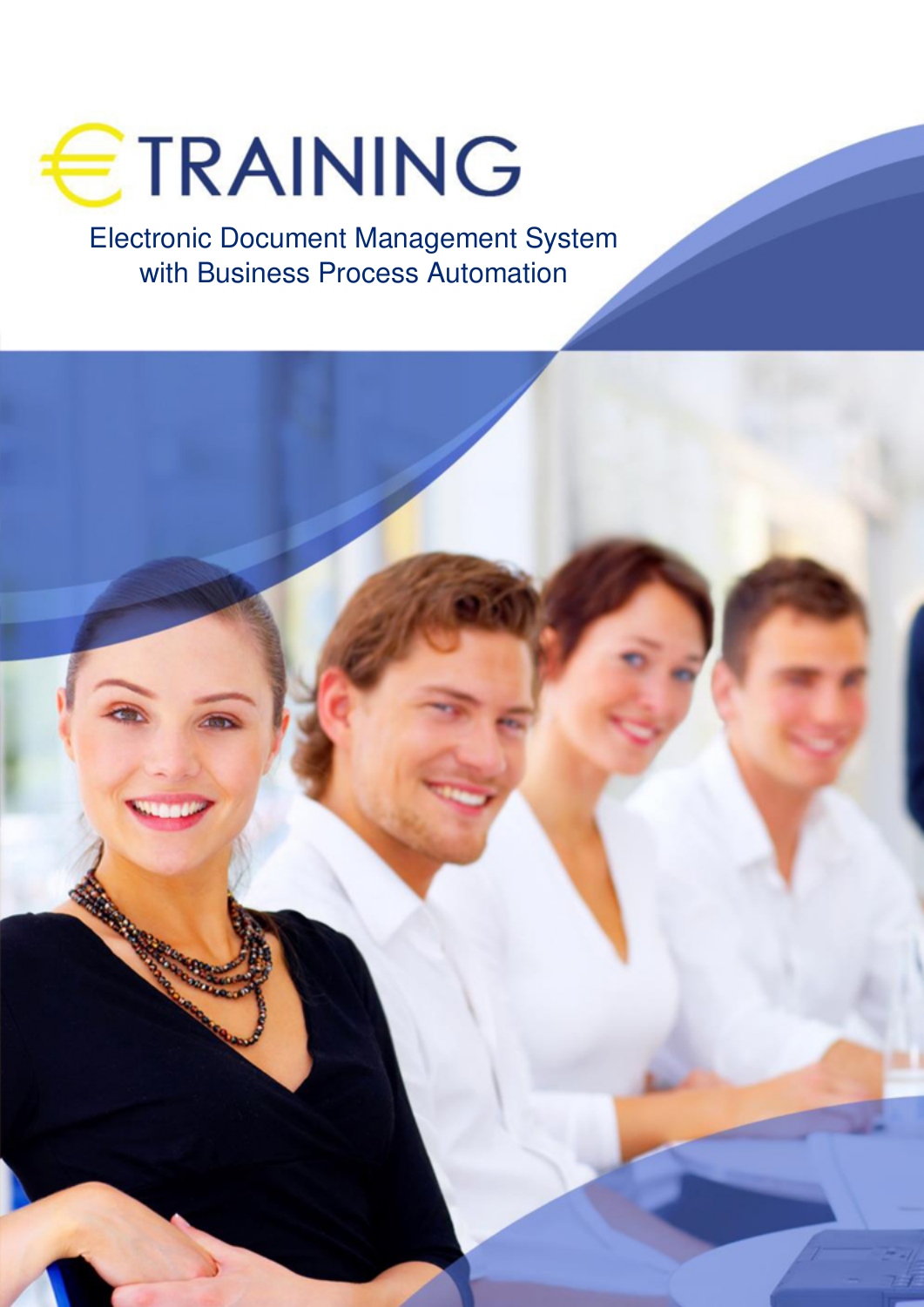

# Electronic Document Management System with Business Process Automation

#### **Introduction:**

Organizations typically start using electronic document management systems to transform paper-based operations after reaching an internal tipping point in which customer response times become too slow, departments don<sup>nt</sup> have enough bandwidth to solve recurring process bottlenecks, paper archiving becomes too costly or large-scale regulatory risks are exposed during a data breach or compliance fines.

For organizations that have defined but resource-intensive business processes, EDMS is an ideal fit. Document management helps organizations across industries sidestep this busy work entirely by eliminating manual document maintenance, reclaiming valuable staff time, and boosting the bottom-line.

## **Course Objectives:**

At the end of this course the participants will be able to:

- Know Business Processes Support
- Better know Customer Satisfaction
- Manage Knowledge
- Increase Management Control
- Empower Employees
- Prepare Request for Proposals
- Prepare Bidding Documents

#### **Targeted Audience:**

- Professionals who are looking to improve their own Archiving and Indexing awareness.
- Document and records supervisors and controllers.
- All personnel aiming at excellence and creativity in their workplace.

#### **Course Outlines:**

**Unit 1:**

- The objective of Document Management Systems
- EDMS Systems and Direction of the Technology
- Role to Documents in our Business
	- Supporting Business Processes
	- Legal Requirements
	- Knowledge Management